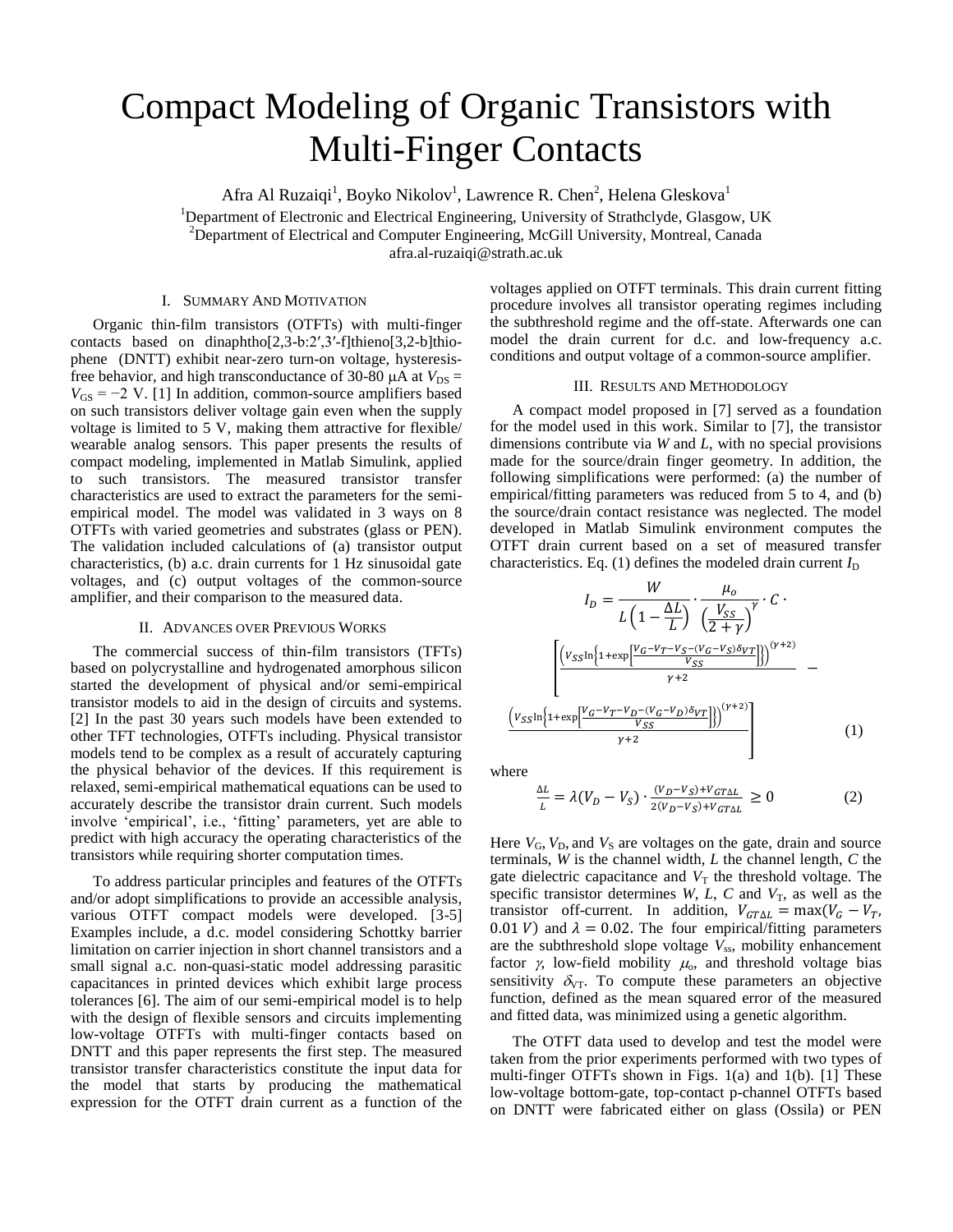(Optfine, DuPont Teijin) substrates following the procedure described in [8]. The testing of the model was performed in 3 steps, each time producing a comparison with the measured data. Initially, the transistor transfer and output characteristics were simulated, next the a.c. drain currents for 1 Hz sinusoidal gate voltage were produced, and finally the output voltages of the common-source amplifier were modeled.

Figure 2 shows the measured and simulated transfer and output characteristics of a wide-gate transistor with  $W = 17.12$ mm and  $L = 46.15$  µm in linear and saturation regimes. As shown, the developed model is able to replicate the electrical performance of the transistor with high accuracy.



Fig. 1: Wide-gate (a) and narrow-gate (b) transistors, transconductance measurement (c), and transistor common-source amplifier (d).



Fig. 2: Transistor transfer (a) and output (b) characteristics. The points are the measured data and solid lines are the model.

The a.c. transistor performance (Fig. 1(c)) and the output from the common-source amplifier (Fig. 1(d)) were simulated and the results are shown in Figs. 3(a) and 3(b) respectively. In addition, the peak-to-peak values of the measured and simulated drain current of six transistors with different *W* and *L* are summarized in Table I. The table also shows the comparison of the peak-to-peak output voltages of the transistor amplifier for different  $V_{DD}$ . Regarding the a.c.  $I_D$ , all simulated peak-to-peak values were slightly greater than the experimental values, resulting in error values ranging from

1.7% to 11.6%. Regarding the output voltage of Fig. 3(b) the error in the peak-to-peak voltage increased with decreasing *V*<sub>DD</sub>, resulting in the highest percentage error for  $V_{DD} = -2$  V. Overall, the simulated peak-to-peak output voltages were slightly higher when compared to the measured ones. This may result from the fact that only transfer characteristics in saturation regime ( $V_{DS} = -2$  V) were available for the simulations shown in Fig. 3, while transfer characteristics in both the linear ( $V_{DS} = -0.1$  V) and saturation regimes ( $V_{DS} =$ −2 V) were available for the simulations in Fig. 2. Consequently, the error is increased when the transistor operates in the linear regime.



Fig. 3: A.c. drain current of Fig. 1(c) for transistors with various *W* (a) and output voltage of the transistor amplifier of Fig. 1(d) for various  $V_{\text{DD}}$  (b). The points correspond to the measured data and dashed lines to the model.

| TABLE L | PEAK-TO-PEAK VALUES AND ERROR OF MEASURED AND |
|---------|-----------------------------------------------|
|         | SIMULATED DATA IN FIGURE 3                    |

|                                  | Fig $3(a)$ |       |       |       |      |      |
|----------------------------------|------------|-------|-------|-------|------|------|
| $W$ (mm)                         | 18.23      | 17.68 | 15.35 | 18.23 | 3.62 | 4.03 |
| $I_{\text{Dop}}$ meas ( $\mu$ A) | 13.5       | 11.3  | 11.0  | 10.7  | 7.65 | 6.46 |
| $I_{\text{Dop}}$ model $(\mu A)$ | 14.1       | 11.6  | 11.2  | 11.8  | 7.80 | 7.21 |
| Error $(\% )$                    | 4.3        | 2.3   | 1.7   | 9.5   | 2.0  | 11.6 |
|                                  | Fig $3(b)$ |       |       |       |      |      |
| $V_{DD}(V)$                      | $-2$       | $-3$  | $-4$  | $-5$  | -6   | -7   |
| $V_{\text{OUTpp}}$ meas (V)      | 0.04       | 0.13  | 0.39  | 0.45  | 0.45 | 0.45 |
| V <sub>OUTpp</sub> model (V)     | 0.10       | 0.21  | 0.44  | 0.47  | 0.47 | 0.48 |
| Error $(\%)$                     | 148.8      | 63.0  | 13.4  | 3.7   | 4.1  | 5.5  |

In summary, compact modeling was successfully applied to multi-finger OTFTs with high transconductance. While the model reproduces the OTFT d.c. characteristics well, additional work is needed to improve the accuracy of the lowfrequency a.c. measurements in the future.

### ACKNOWLEDGMENT

This project has received funding from the European Union's Horizon 2020 research and innovation program under the Marie Skłodowska-Curie grant agreement No 734331 ...